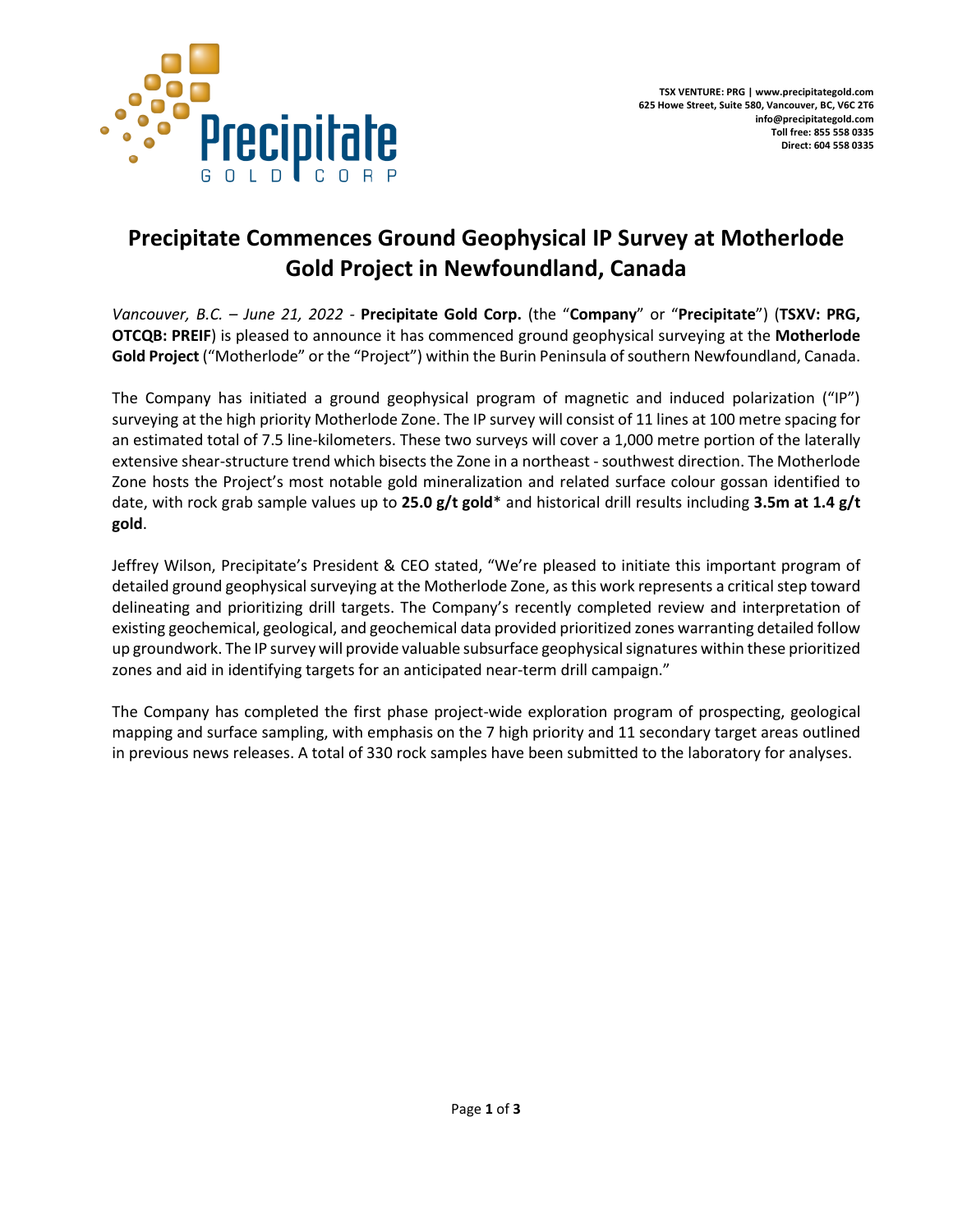

*Figure 1: Motherlode Project Location Map and Area of IP Surveying*